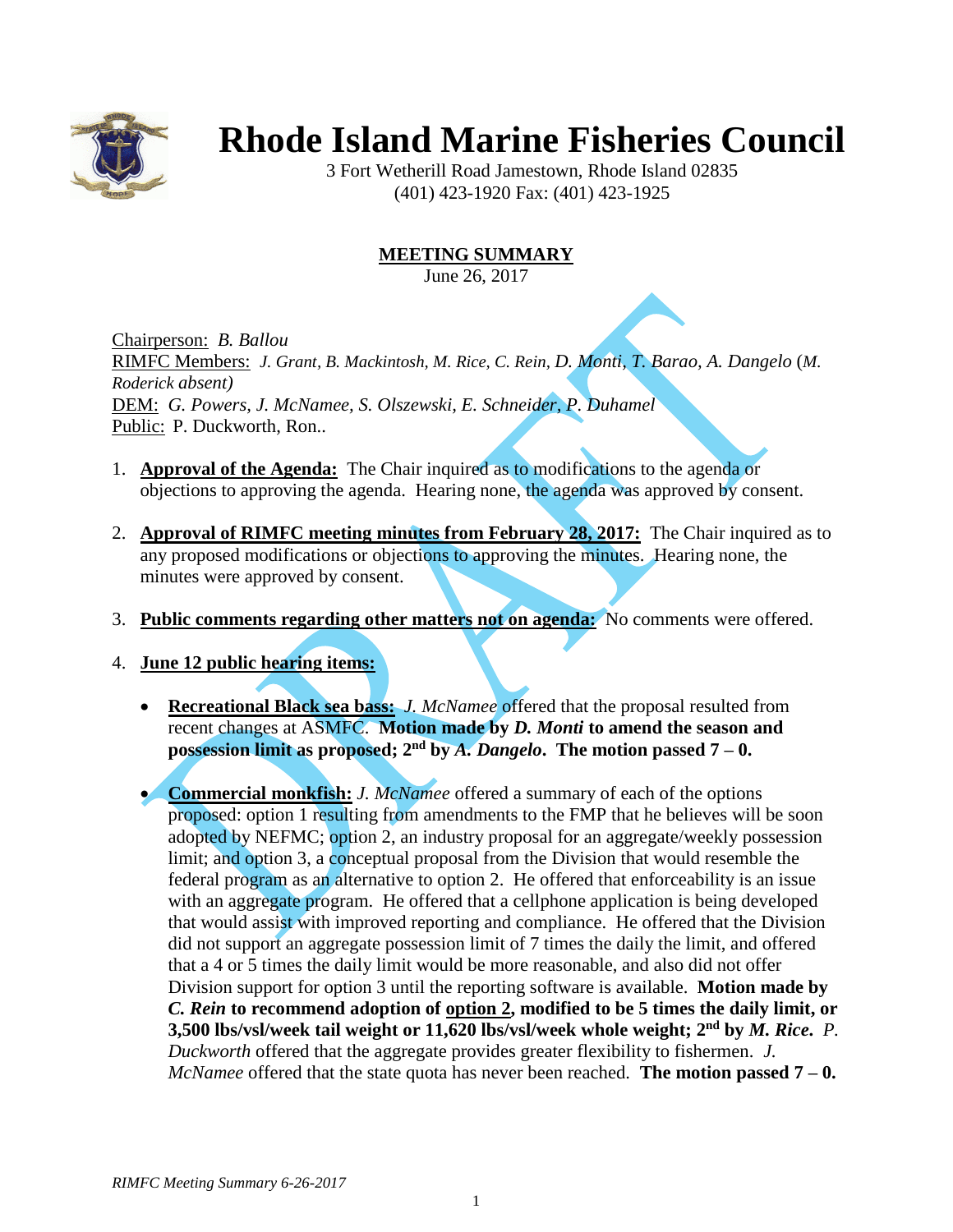- **Proposal to amend the gill net tagging requirements (section 6.5.3(E)(6)):** *P. Duhamel* offered that the noticed language was still in need of modification, and offered modified language in a second slide of the powerpoint presentation. *J. McNamee* offered that the tags are poor quality, and this proposal should result in less damage to tags. He offered that the Division would be offering a proposal at a later date to provide for higher quality tags. *B. Macintosh* offered that it is important that quality tags are used that remain attached to each individual net panel for owner identification purposes. *J. McNamee* offered that locating tags on the strings ends aids in enforcement in that only the ends may be inspected rather than having to pull up the entire net. **Motion made by**  *B. Macintosh* **to recommend adoption of the modified language as presented on the 2 nd slide, also changing the words "float line" to "bridle"; 2 nd by** *C. Rein***. The motion passed 7 – 0.**
- **Proposal to delete the regulation regarding a gillnet prohibition in Block Island waters (section 6.5.3(K)(7)):** *J. McNamee* offered that the regulation is obsolete and offered Division support to repeal it. *B. Macintosh* offered that the rule was created with his involvement for the purpose of protecting Cod, and offered that the rule is no longer relevant due to the decline in the Cod fishery in state waters. **Motion made by**  *B. Macintosh* **to recommend repeal of the rule as proposed; 2nd by** *D. Monti***. The motion passed 7 – 0.**
	- o **Action item:** Gillnet tagging to be brought to IAC in August for subsequent regulatory proposal at November 2017 public hearing.
- **Proposal to clarify fyke net registration requirements (section 6.5.4(A)):** *J. McNamee* offered Division support as proposed as a clarification of the regulation. **Motion made by** *A. Dangelo* **to recommend amending the rule as proposed; 2nd by**  *D. Monti***. The motion passed 7 – 0.**
- **Proposal to clarify the regulation regarding seine net prohibition in coastal salt pond channels (section 6.5.5):** *J. McNamee* offered Division support as proposed as a clarification of the regulation. **Motion made by** *D. Monti* **to recommend amending the rule as proposed; 2<sup>nd</sup> by** *M. Rice***. The motion passed**  $7 - 0$ **.**
- **Proposal to clarify point of quantity determination (section 7.1.2):** *J. McNamee* offered Division support as proposed as a clarification of the regulation. **Motion made by** *C. Rein* **to recommend amending the rule as proposed; 2 nd by** *A. Dangelo***. The motion passed 7 – 0.**
- **Proposal to adopt new regulations to specify information required for the dealer's record of any sales/transactions (section 7.1.4):** *J. McNamee* offered Division support for the proposal to assure that landings are properly accounted for and attributed to the fishermen. He offered that he understood the public comment regarding ability of fishermen to land without a signature as they routinely land product to the dealer's place of business after hours when the business is closed, and requested that the Council specifically consider this aspect of the proposal. *B. Macintosh* offered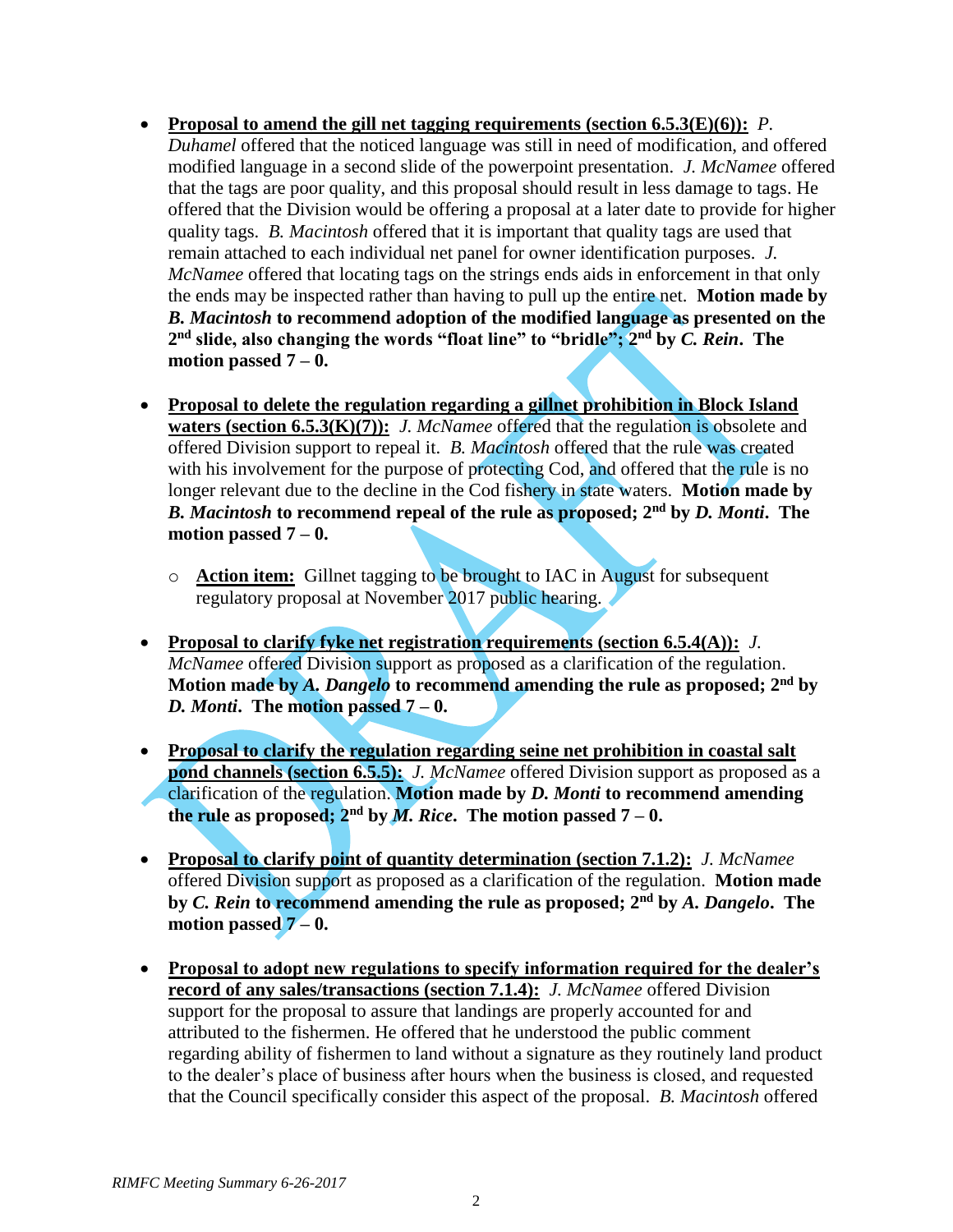that the signature requirement is not feasible at the time of landing, to which *J. Grant* concurred. *J. McNamee* inquired if the signature could be obtained at date after the landing occurred, thereby satisfying the intent of the proposed rule and not interrupting workflow of the fisherman; to which *J. Grant* responded that such was not practical and would result in an unnecessary burden to the fisherman. *B. Macintosh* concurred that having to backtrack to the dealer's premises at a later date to provide the signature would be unnecessarily burdensome. Legal counsel *G. Powers* offered that the signature is necessary and beneficial to fisherman to assure that landings are properly attributed to the fisherman, and also beneficial to the Department for compliance purposes. **Motion made by** *J. Grant* **to recommend adoption of the amendment as proposed, with the exception of the signature requirement; 2nd by** *A. Dangelo***. The motion passed 7-0**.

- **Proposal to adopt regulations to specify additional (i.e., in addition to the requirements as specified in section 7.1.4) information required for dealer's record of shellfish sales/transactions. (section 7.2.4):** *P. Duhamel* offered that requirements are not technically new requirements, as the rules are currently contained in Div. of Law Enforcement regulations, and added that proposal is only to shift rules to Marine Fisheries. *J. McNamee* offered Division support as proposed as a status quo proposal. *J. Grant* offered support of the proposal as is current practice and necessary for shellfish transactions due to the stricter requirements as specified in the NSSP model ordinance. He offered that the signature is not burdensome as shellfish cannot be landed after hours due to strict refrigeration requirements as contained in the NSSP model ordinance. **Motion made by** *J. Grant* **to recommend adoption of the amendment as proposed, including the signature requirement; 2nd by** *D. Monti***. The motion passed 7-0**.
- **Proposal to remove the requirement that transactions be recorded in a "permanently bound ledger" (section 7.2.4(J))**: *J. McNamee* offered Division support as proposed. **Motion made by** *A. Dangelo* **to recommend adoption as proposed; 2nd by** *T. Barao***. The motion passed 7- 0.**
- **Proposal to provide for consistency with DOH regulations "Rules and Regulations Pertaining to the Processing and Distribution of Shellfish" and the NSSP model ordinance regarding dealer wet storage of shellfish:** *P. Duhamel* offered that proposal is a result of a meeting with DOH, DEM Legal and DEM Enforcement. *J. McNamee* offered Division support as proposed. **Motion made by** *D. Monti* **to recommend adoption as proposed; 2nd by** *C. Rein***. The motion passed 7- 0.**
- **Proposal to provide for consistency with DOH regulations "Rules and Regulations Pertaining to the Processing and Distribution of Shellfish" and NSSP model ordinance regarding dealer handling and tagging of shellfish:** *P. Duhamel* offered that proposal is a result of a meeting with DOH, DEM Legal and DEM Enforcement. *J. McNamee* offered Division support as proposed. **Motion made by** *A. Dangelo* **to recommend adoption as proposed; 2nd by** *J. Grant***. The motion passed 7- 0.**